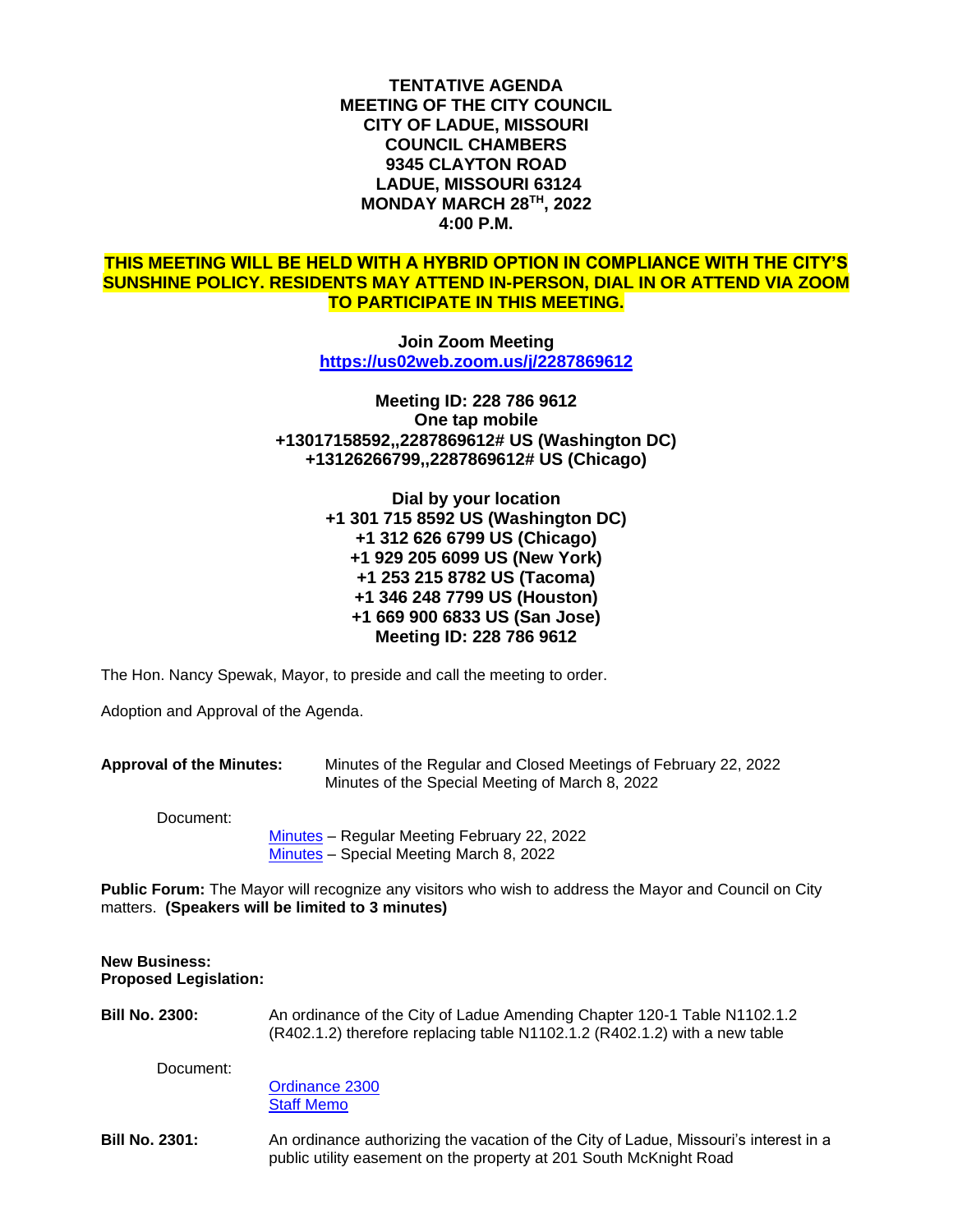Document:

[Ordinance 2301](https://www.cityofladue-mo.gov/mm/files/2022/Council%20Packets/2022-03-28/Ordinance%202301%20McKnight%20Easement.pdf) [Easement Vacation Plat](https://www.cityofladue-mo.gov/mm/files/2022/Council%20Packets/2022-03-28/Easement%20Vacation%20-%20EXHIBIT%20A.pdf) [Staff Memo](https://www.cityofladue-mo.gov/mm/files/2022/Council%20Packets/2022-03-28/201%20S.%20McKnight%20easement%20vacation%20staff%20report.pdf) [Consolidation Plat -](https://www.cityofladue-mo.gov/mm/files/2022/Council%20Packets/2022-03-28/Consolidation%20Plat%202007.pdf) 2007

**Bill No. 2302:** An ordinance modifying Chapter 18 – Animals and Fowl, Article I – in general, by enacting a new section 18-2 – Animal Abuse

Document:

[Ordinance 2302](https://www.cityofladue-mo.gov/mm/files/2022/Council%20Packets/2022-03-28/Ordinance%202302%20Animal%20Cruelty.pdf)

**Resolution 2022-10:** A resolution authorizing the mayor to enter into a contract on behalf of the City of Ladue, Missouri with Gershenson Construction Co., Inc. for Clayton Road ADA Sidewalk Improvements Phase 4 from Louwen to McKnight

Documents:

[Resolution 2022-10](https://www.cityofladue-mo.gov/mm/files/2022/Council%20Packets/2022-03-28/Res.%202022-10%20ADA%20Phase%204%20Construction%20Award.pdf) [Staff Memo](https://www.cityofladue-mo.gov/mm/files/2022/Council%20Packets/2022-03-28/Resolution%202022-10%20Memo.pdf) **[Contract](https://www.cityofladue-mo.gov/mm/files/2022/Council%20Packets/2022-03-28/Resolution%202022-10%20Contract.pdf) [Bid Notice & Tabulation](https://www.cityofladue-mo.gov/mm/files/2022/Council%20Packets/2022-03-28/Resolution%202022-10%20Bid%20Tab%20Notice.pdf)** 

**Proclamation:** A proclamation recognizing April 23, 2022, as the 4<sup>th</sup> Annual Arbor Day Observance in the City of Ladue

Documents:

**[Proclamation](https://www.cityofladue-mo.gov/mm/files/2022/Council%20Packets/2022-03-28/Proclamation%202022.pdf)** 

## **Financial Matters:**

- **F-1** Report of the Finance Director regarding significant items in the financial reports.
- **F-2** The Mayor and Council to review and approve the Vouchers for Payment for the month of February 2022.
- **F-3** The Mayor and Council to review the Collector's Report for February 2022.
- **F-4** The Mayor and Council to review the Treasurer's Report for February 2022.
- **F-5** The Mayor and Council to review the Cash Flow Summary Report for February 2022.
- **F-6** The Mayor and Council to review the Land Lots and Delinquent Tax List.

Documents:

[Significant Items Report](https://www.cityofladue-mo.gov/mm/files/2022/Council%20Packets/2022-03-28/1%20-%20Significant%20Items%20Report.pdf) [Vouchers for Payment Report](https://www.cityofladue-mo.gov/mm/files/2022/Council%20Packets/2022-03-28/2%20-%20Vouchers%20for%20Payment.pdf) [Collector's Report](https://www.cityofladue-mo.gov/mm/files/2022/Council%20Packets/2022-03-28/3%20-%20Collector) [Treasurer's Report](https://www.cityofladue-mo.gov/mm/files/2022/Council%20Packets/2022-03-28/4%20-%20Treasurer) [Cash Flow Summary Report](https://www.cityofladue-mo.gov/mm/files/2022/Council%20Packets/2022-03-28/5%20-%20Statement%20of%20Cash%20Flows%20Feb%202022.pdf) [Balance Sheet](https://www.cityofladue-mo.gov/mm/files/2022/Council%20Packets/2022-03-28/6%20-%20Balance%20Sheet%20Feb%202022.pdf) [Land Lots and Delinquent Tax Report](https://www.cityofladue-mo.gov/mm/files/2022/Council%20Packets/2022-03-28/7%20-%20Land%20Lots%20and%20Delinquent%20Tax%20Report%20Feb%2022.pdf)

## **Department Reports:**

- **D-1 Fire Department:** Mayor and Council to review the Fire Department Activity Report for the month of February 2022.
	- a. Review Monthly Incident Report, Activity Report, and Fire Marshal Report

Documents:

[Fire Department Monthly](https://www.cityofladue-mo.gov/mm/files/2022/Council%20Packets/2022-03-28/Council%20Packet%203.28.2022.pdf) Report